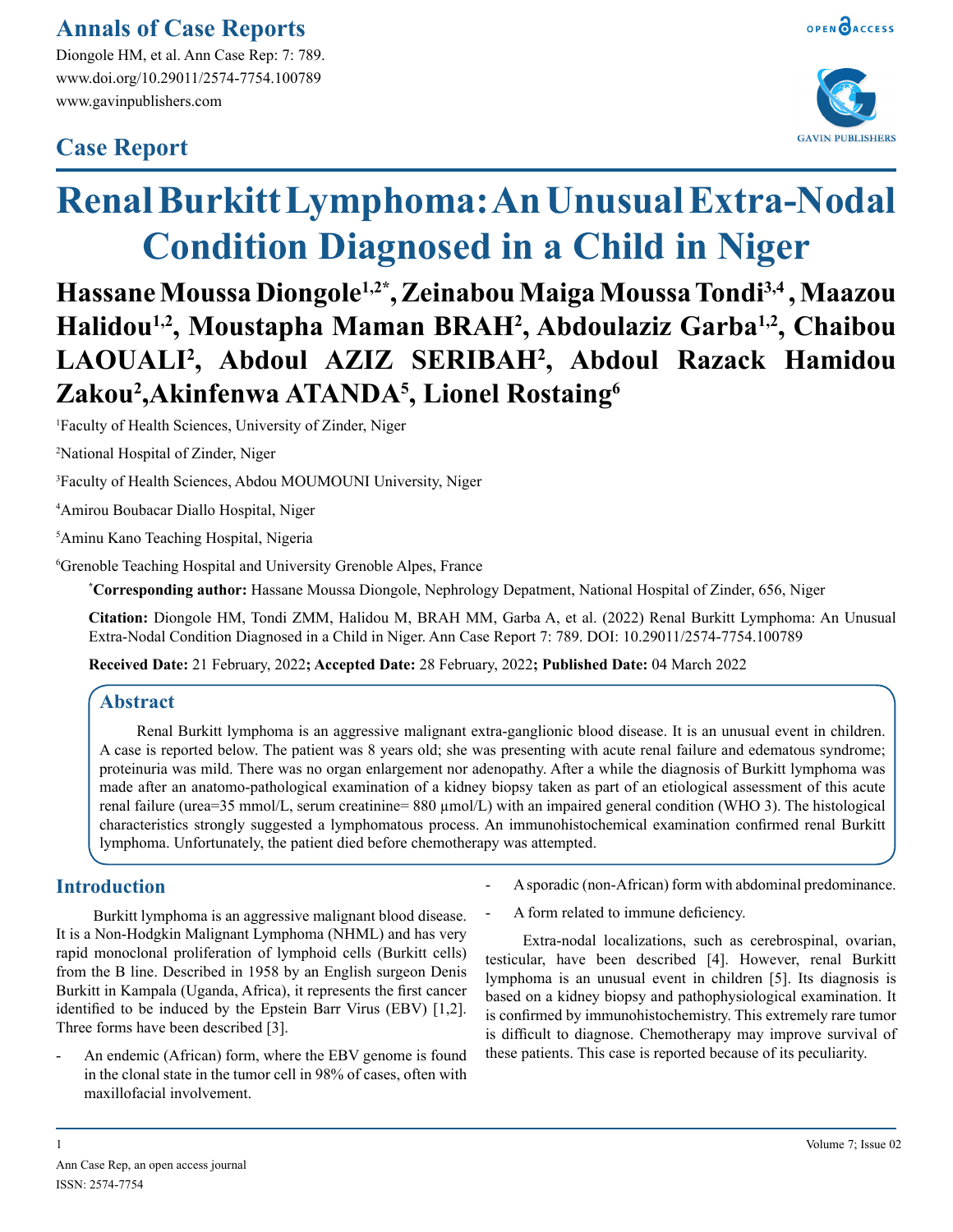**Citation:** Diongole HM, Tondi ZMM, Halidou M, BRAH MM, Garba A, et al. (2022) Renal Burkitt Lymphoma: An Unusual Extra-Nodal Condition Diagnosed in a Child in Niger. Ann Case Report 7: 789. DOI: 10.29011/2574-7754.100789

#### **Observation**

A girl aged 8 years, without a specific medical history was seen in the Nephrology Department of the Zinder National Hospital (Niger) for severely impaired renal function (urea=29.8 mmol/L, serum creatinine =  $567 \mu$ mol/L) discovered in the context of edematous syndrome. The patient reported edema of the lower limbs and puffiness of the face that had begun 3 weeks previously These symptoms increased to edematous syndrome, followed by anterior cervical swelling and fever. From an initial consultation in a village health center, the patient was referred to the National Hospital of Zinder with nephrotic syndrome. At the Pediatric Department of the hospital, explorations showed impaired renal function and necessitated transfer to the nephrology department. A clinical examination ascertained a WHO Performance status of 3. The patient had edematous syndrome, dyspnea, and anemic and tumor syndromes; the ganglion areas were not enlarged. Para-clinically, a urine strip showed proteinuria + and negative hematuria. A blood count showed a hemoglobin level of 8.1 g/L and a white blood-cell count of 13,400/mm<sup>3</sup>. At that time urea was at 35 mmol/L, serum creatinine at 880 µmol/L; proteinuria was at 210 mg/d. After 4 weeks of hospitalization, a kidney biopsy was performed under general anesthesia because there was no other organ to be apparently dysfunctionating. The samples were sent out in a pathology laboratory in Kano (Nigeria), i.e. there is no reliable histopathology laboratory in Niger. Regarding histological findings in microscopy glomeruli were unremarkable and there were scanty preserved tubules. The rest of the tissue was overrun by sheets of fairly uniform-size lymphoid cells with hyperchroma nuclei and scanty cytoplasm. No others specfic features were seen (Figure 1). The immunohistochemistry revealed malignant lymphoid cells diffusely CD20-positive (Figure 2); malignant lymphoid cells diffusely CD3-negative (Figure 3) and nearly 100% of the tumour cells are Ki67-positive that indicating brisk proliferative activity (Figure 4). It took a week to get the histopathological report. In the meantime, therapeutically, our patient received a diuretic-based treatment: five blood transfusions and 11 hemodialysis sessions. Unfortunately, 24 hours after the last hemodialysis session, the patient suffered a cardiovascular arrest before implementing specific chemotherapy.



**Figure 1:** Malignant lymphoid cells with fairly uniformly sized nuclei and scanty cytoplasm effacing the renal architecture, but sparing the glomeruli and tubules. H and E stain, x400.







**Figure 3:** Malignant lymphoid cells diffusely CD3-negative, x400.